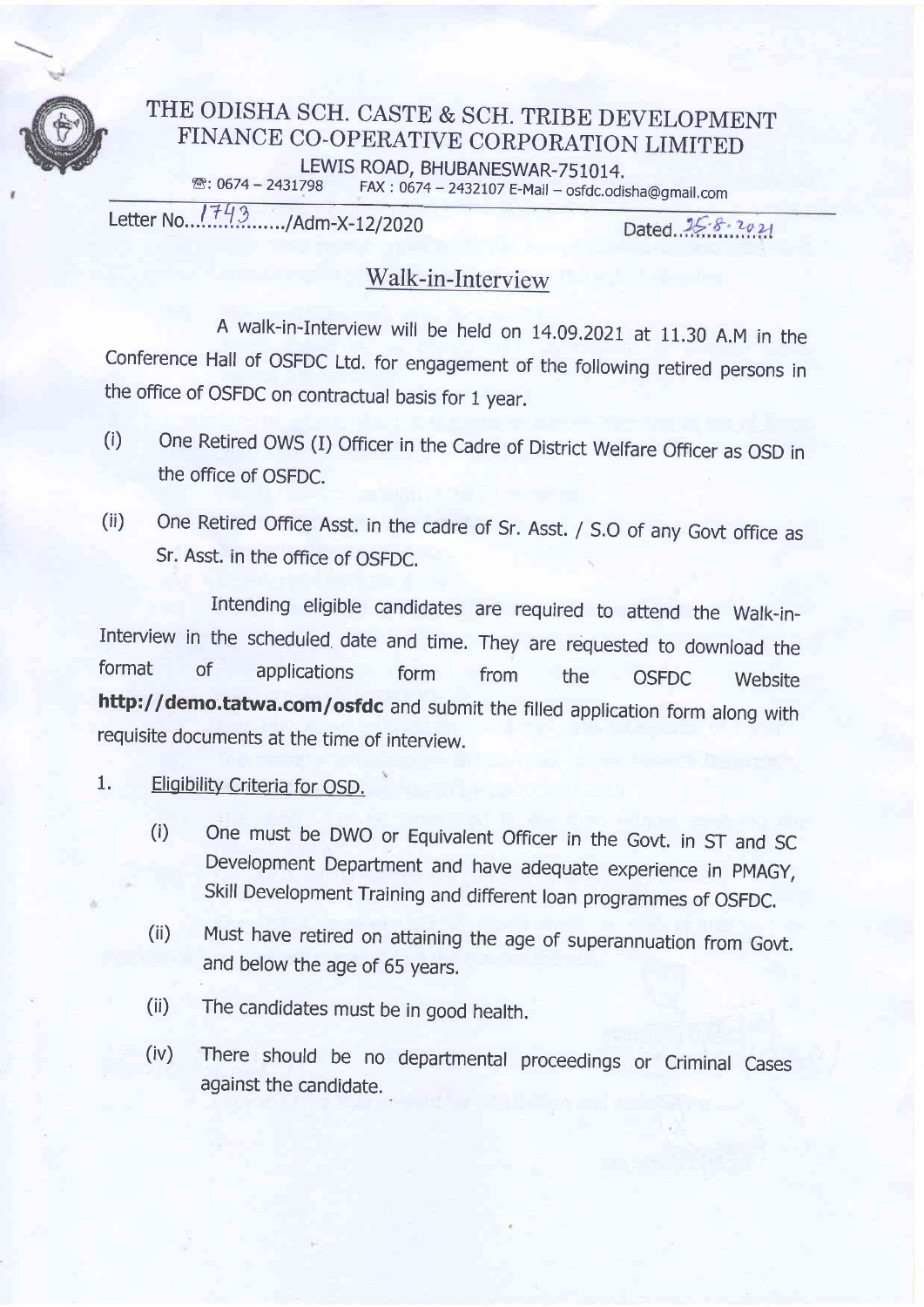- 2. Eligibility Criteria for Sr. Asst.
- (i) One must have Sr. Asst. experience on works relating to Administration / Accounts / Project / Plan in the Govt. Office.
- (ii) Must have retired on attaining the age of Superannuation from Govt offices/ Heads of Department and below the age of 65 years.
- (iii) The candidates must be in good health.
- (iv) There should be no departmental proceedings or Criminal Cases against the candidate.
- 3. Documents to be submitted at the time of walk-in-interview (a set of Xerox copies and Original Certificate for verification)
	- (i) Filled in application form in the given format.
	- (ii) HSC Ceftificate as a proof of age.
	- (iii) Recent Photograph two nos.
	- (iv) Experience Certificate if any.
	- (v) Relieve Order from the last organisation on Superannuation.

#### 4. Terms and Conditions.

,

- (i) Posts are purely temporary.
- (ii) Appointment will be given on contractual basis for a period of 1 year.
- (iii) The monthly remuneration will be fixed as per Finance Department, Odisha Memorandum No.7072/F dated.17.3.2018.
- (iv) The seruice can be terminated at any time without assigning any reasons thereof.
- (v) No TA/DA will be paid for the purpose for attending interuiew.

The OSFDC reserve right to cancel whole or part of the walk-ininterview at any time without assigning the reasons thereof.

Managing Bild Elep<sup>oy</sup><br>
Date 25.18 2021

Managing Dir

Copy to Office Notice Board for information and necessary action.